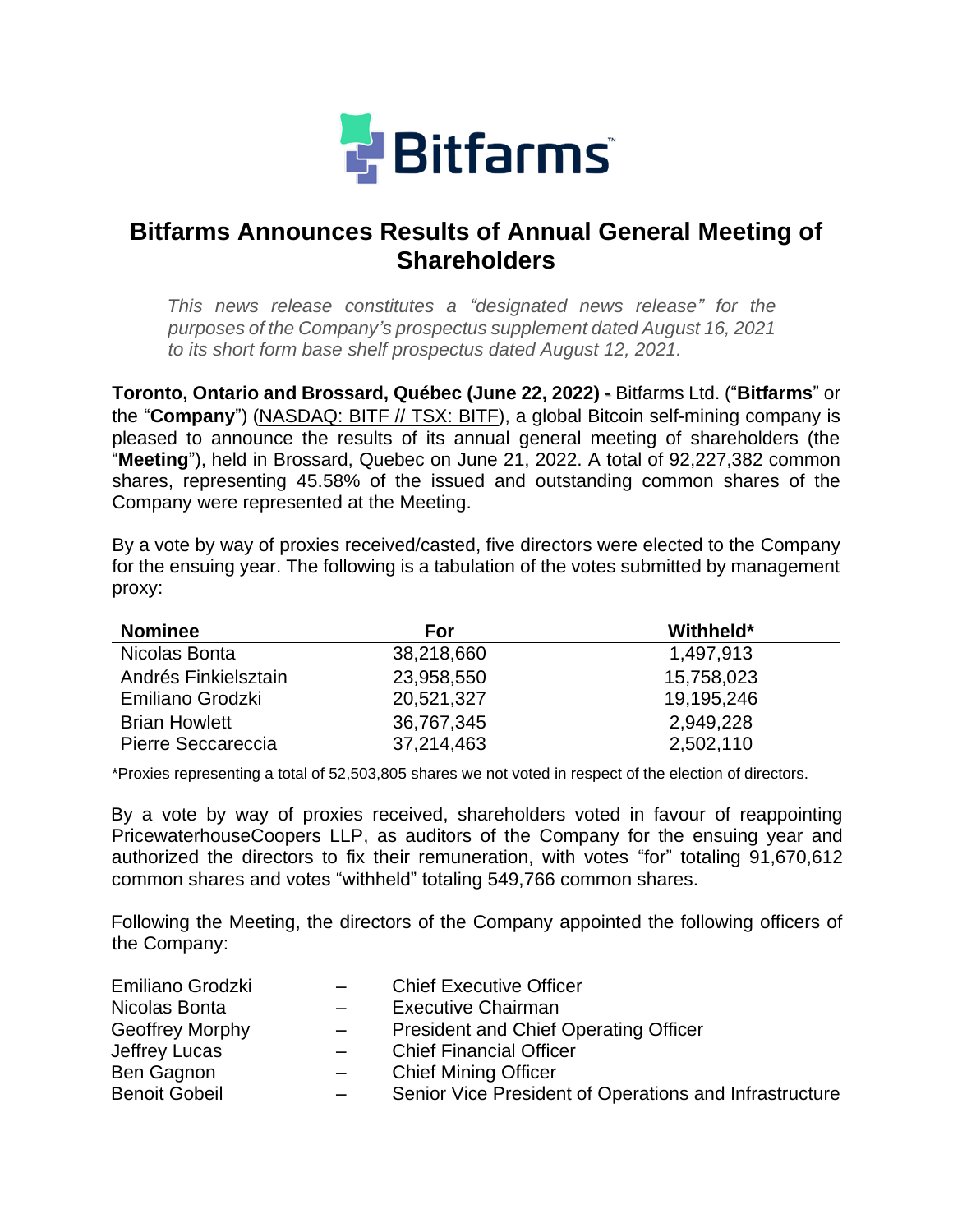| Marc-André Ammann       | $\sim$                   | Vice President of Finances and Accounting      |
|-------------------------|--------------------------|------------------------------------------------|
| Paul Magrath            |                          | Vice President of Taxation                     |
| Patricia Osorio         | $-$                      | Vice President of Corporate Affairs            |
| Andrea Keen Souza       | $\overline{\phantom{0}}$ | Vice President of Human Resources              |
| <b>Philippe Fortier</b> |                          | Vice President of Special Projects             |
| Stephanie Wargo         | $\equiv$                 | Vice President of Marketing and Communications |
| Damian Luis Polla       |                          | <b>General Manager - LATAM Operations</b>      |

Please see the report of voting results filed under the Company's profile at [www.sedar.com](http://www.sedar.com/) for the detailed results of the other matters voted on by shareholders at the Meeting.

### **About Bitfarms Ltd.**

Founded in 2017, Bitfarms is a global Bitcoin self-mining company, running vertically integrated mining operations with onsite technical repair, proprietary data analytics and company-owned electrical engineering and installation services to deliver high operational performance and uptime.

Having demonstrated rapid growth and stellar operations, Bitfarms became the first Bitcoin mining company to complete its long form prospectus with the Ontario Securities Commission and started trading on the TSX-V in July 2019. On February 24, 2021, Bitfarms was honoured to be announced as a Rising Star by the TSX-V. On June 21, 2021, Bitfarms started trading on the Nasdaq Stock Market. On February 24, 2022, the Company was further honoured by the TSX-V as Venture 50 Winner, placing first in the Technology sector. On April 8, 2022, Bitfarms up-listed from the TSX-V to the TSX.

Operationally, Bitfarms has a diversified production platform with seven industrial scale facilities located in Québec, one in Washington state, and one in Paraguay. Each facility is over 99% powered with environmentally friendly hydro power and secured with longterm power contracts. Bitfarms is currently the only publicly traded pure-play mining company audited by a Big Four accounting firm.

To learn more about Bitfarms' events, developments, and online communities:

Website: [www.bitfarms.com](https://cts.businesswire.com/ct/CT?id=smartlink&url=http%3A%2F%2Fwww.bitfarms.com&esheet=52352512&newsitemid=20201222005172&lan=en-US&anchor=www.bitfarms.com&index=2&md5=8a9d4e770ff4a5696a36ad864bb10f7e) [https://www.facebook.com/bitfarms/](https://cts.businesswire.com/ct/CT?id=smartlink&url=https%3A%2F%2Fwww.facebook.com%2Fbitfarms%2F&esheet=52352512&newsitemid=20201222005172&lan=en-US&anchor=https%3A%2F%2Fwww.facebook.com%2Fbitfarms%2F&index=3&md5=b6e44e25b52add15c33e867ef844a87f) [https://twitter.com/Bitfarms\\_io](https://cts.businesswire.com/ct/CT?id=smartlink&url=https%3A%2F%2Ftwitter.com%2FBitfarms_io&esheet=52352512&newsitemid=20201222005172&lan=en-US&anchor=https%3A%2F%2Ftwitter.com%2FBitfarms_io&index=4&md5=ea5504adaee0d8d42bb82da141578a4c) [https://www.instagram.com/bitfarms/](https://cts.businesswire.com/ct/CT?id=smartlink&url=https%3A%2F%2Fwww.instagram.com%2Fbitfarms%2F&esheet=52352512&newsitemid=20201222005172&lan=en-US&anchor=https%3A%2F%2Fwww.instagram.com%2Fbitfarms%2F&index=5&md5=c23e35264dd3b32f731404db5d27ba13) [https://www.linkedin.com/company/bitfarms/](https://cts.businesswire.com/ct/CT?id=smartlink&url=https%3A%2F%2Fwww.linkedin.com%2Fcompany%2Fbitfarms%2F&esheet=52352512&newsitemid=20201222005172&lan=en-US&anchor=https%3A%2F%2Fwww.linkedin.com%2Fcompany%2Fbitfarms%2F&index=6&md5=b1358cccd49bdc78b84622ab953c638b)

### *Cautionary Statement*

*Trading in the securities of the Company should be considered highly speculative. No stock exchange, securities commission or other regulatory authority has approved or disapproved the information contained herein. Neither the Toronto Stock Exchange,*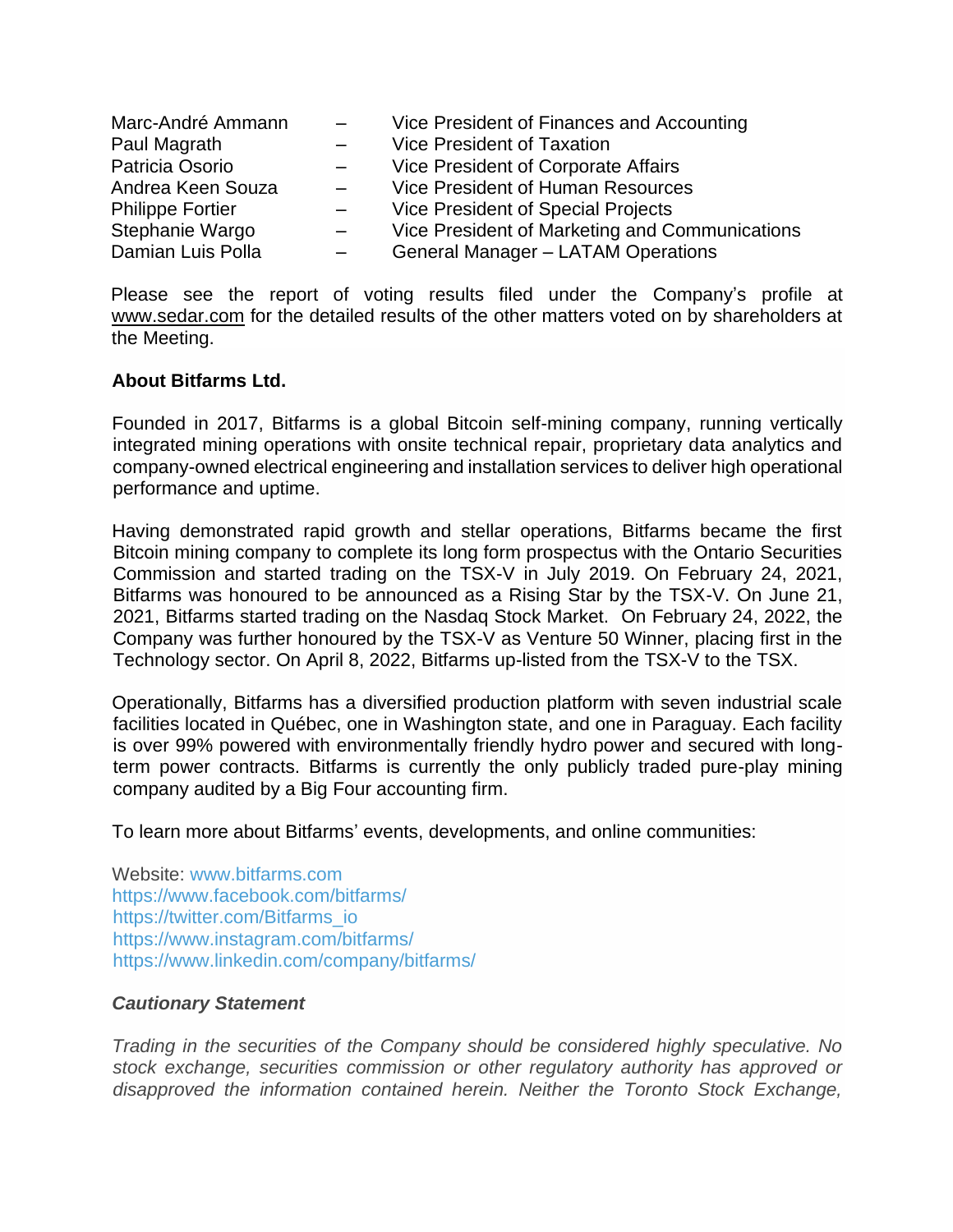*Nasdaq, or any other securities exchange or regulatory authority accepts responsibility for the adequacy or accuracy of this release.*

#### *Forward-Looking Statements*

*This news release contains certain "forward-looking information" and "forward-looking statements" (collectively, "forward-looking information") that are based on expectations,*  estimates and projections as at the date of this news release and are covered by safe *harbors under Canadian and United States securities laws. The statements and information in this release regarding expansion plans and other future plans and objectives of the Company are forward-looking information. Other forward-looking information includes, but is not limited to, information concerning: the intentions, plans and future actions of the Company, as well as Bitfarms' ability to successfully mine digital currency, revenue increasing as currently anticipated, the ability to profitably liquidate current and future digital currency inventory, volatility of network difficulty and digital currency prices and the potential resulting significant negative impact on the Company's operations, the construction and operation of expanded blockchain infrastructure as currently planned, and the regulatory environment for cryptocurrency in the applicable jurisdictions.*

*Any statements that involve discussions with respect to predictions, expectations, beliefs, plans, projections, objectives, assumptions, future events or performance (often but not always using phrases such as "expects", or "does not expect", "is expected", "anticipates" or "does not anticipate", "plans", "budget", "scheduled", "forecasts", "estimates", "believes" or "intends" or variations of such words and phrases or stating that certain actions, events or results "may" or "could", "would", "might" or "will" be taken to occur or be achieved) are not statements of historical fact and may be forward-looking information and are intended to identify forward-looking information.*

This forward-looking information is based on assumptions and estimates of management of the Company at the time they were made, and involves known and unknown risks, uncertainties and other factors which may cause the actual results, performance or achievements of the Company to be materially different from any future results, performance or achievements expressed or implied by such forward-looking information. Such factors include, among others, risks relating to: the global economic climate; dilution; the Company's limited operating history; future capital needs and uncertainty of additional financing, including the Company's ability to utilize the Company's at-the-market offering (the "ATM Program") and the prices at which the Company may sell Common Shares in the ATM Program, as well as capital market conditions in general; risks relating to the strategy of maintaining and increasing Bitcoin holdings and the impact of depreciating Bitcoin prices on working capital; the competitive nature of the industry; currency exchange risks; the need for the Company to manage its planned growth and expansion; the effects of product development and need for continued technology change; the ability to maintain reliable and economical sources of power to run its cryptocurrency mining assets; the impact of energy curtailment or regulatory changes in the energy regimes in the jurisdictions in which the Company operates; protection of proprietary rights; the effect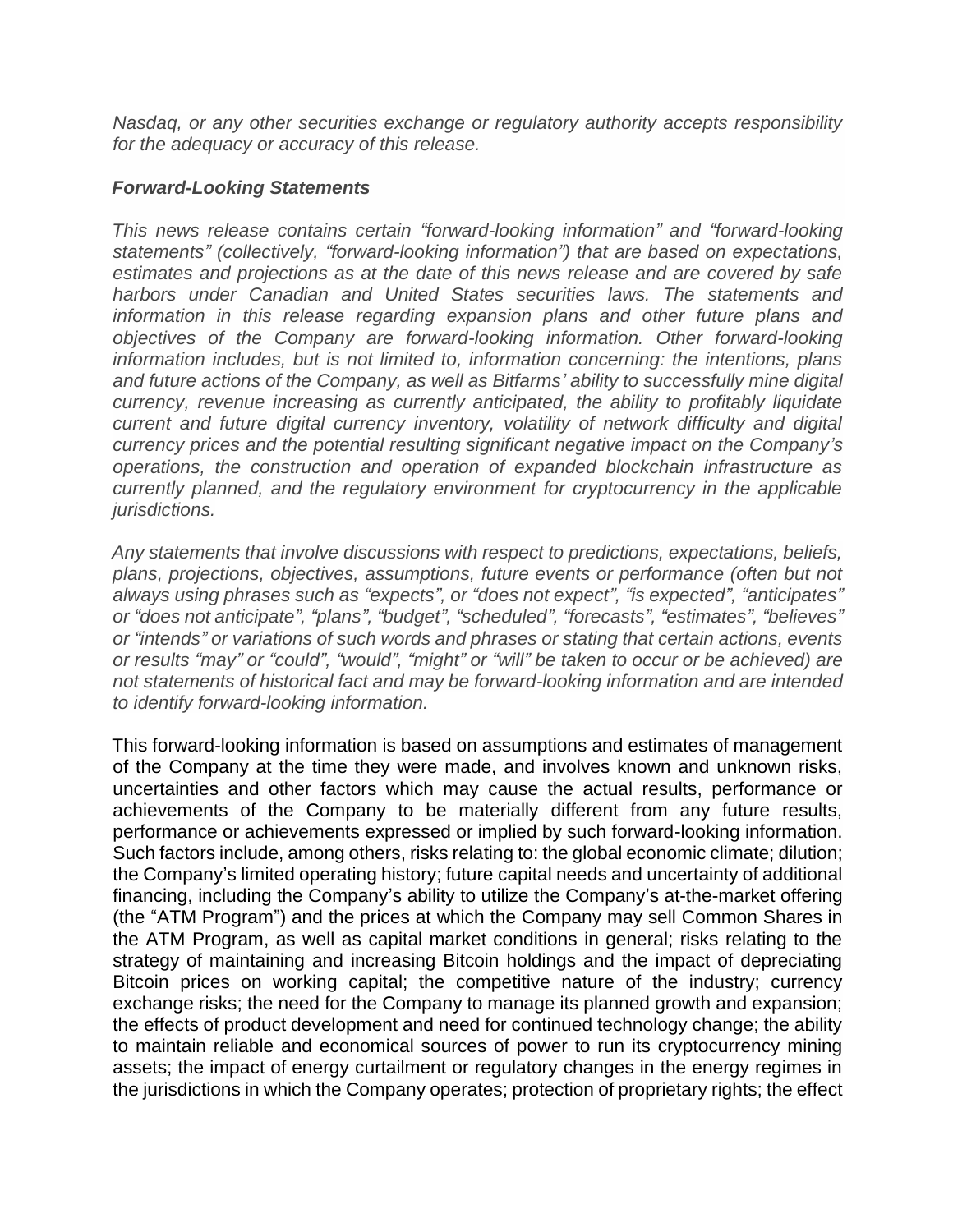of government regulation and compliance on the Company and the industry; network security risks; the ability of the Company to maintain properly working systems; reliance on key personnel; global economic and financial market deterioration impeding access to capital or increasing the cost of capital; share dilution resulting from the ATM Program and from other equity issuances; and volatile securities markets impacting security pricing unrelated to operating performance. In addition, particular factors that could impact future results of the business of Bitfarms include, but are not limited to: the construction and operation of facilities may not occur as currently planned, or at all; expansion may not materialize as currently anticipated, or at all; the digital currency market; the ability to successfully mine digital currency; revenue may not increase as currently anticipated, or at all; it may not be possible to profitably liquidate the current digital currency inventory, or at all; a decline in digital currency prices may have a significant negative impact on operations; an increase in network difficulty may have a significant negative impact on operations; the volatility of digital currency prices; the anticipated growth and sustainability of hydroelectricity for the purposes of cryptocurrency mining in the applicable jurisdictions; the inability to maintain reliable and economical sources of power for the Company to operate cryptocurrency mining assets; the risks of an increase in the Company's electricity costs, cost of natural gas, changes in currency exchange rates, energy curtailment or regulatory changes in the energy regimes in the jurisdictions in which the Company operates and the adverse impact on the Company's profitability; the ability to complete current and future financings, any regulations or laws that will prevent Bitfarms from operating its business; historical prices of digital currencies and the ability to mine digital currencies that will be consistent with historical prices; an inability to predict and counteract the effects of COVID-19 on the business of the Company, including but not limited to the effects of COVID-19 on the price of digital currencies, capital market conditions, restriction on labour and international travel and supply chains; and, the adoption or expansion of any regulation or law that will prevent Bitfarms from operating its business, or make it more costly to do so. For further information concerning these and other risks and uncertainties, refer to the Company's filings on [www.SEDAR.com](http://www.sedar.com/) (which are also available on the website of the U.S. Securities and Exchange Commission at [www.sec.gov\)](http://www.sec.gov/), including the annual information form for the year-ended December 31, 2021, filed on March 28, 2022. The Company has also assumed that no significant events occur outside of Bitfarms' normal course of business. Although the Company has attempted to identify important factors that could cause actual results to differ materially from those expressed in forward-looking statements, there may be other factors that cause results not to be as anticipated, estimated or intended. There can be no assurance that such statements will prove to be accurate as actual results and future events could differ materially from those anticipated in such statements. Accordingly, readers should not place undue reliance on any forward-looking information. The Company undertakes no obligation to revise or update any forward-looking information other than as required by law.

## **Contacts**

### **Investor Relations:**